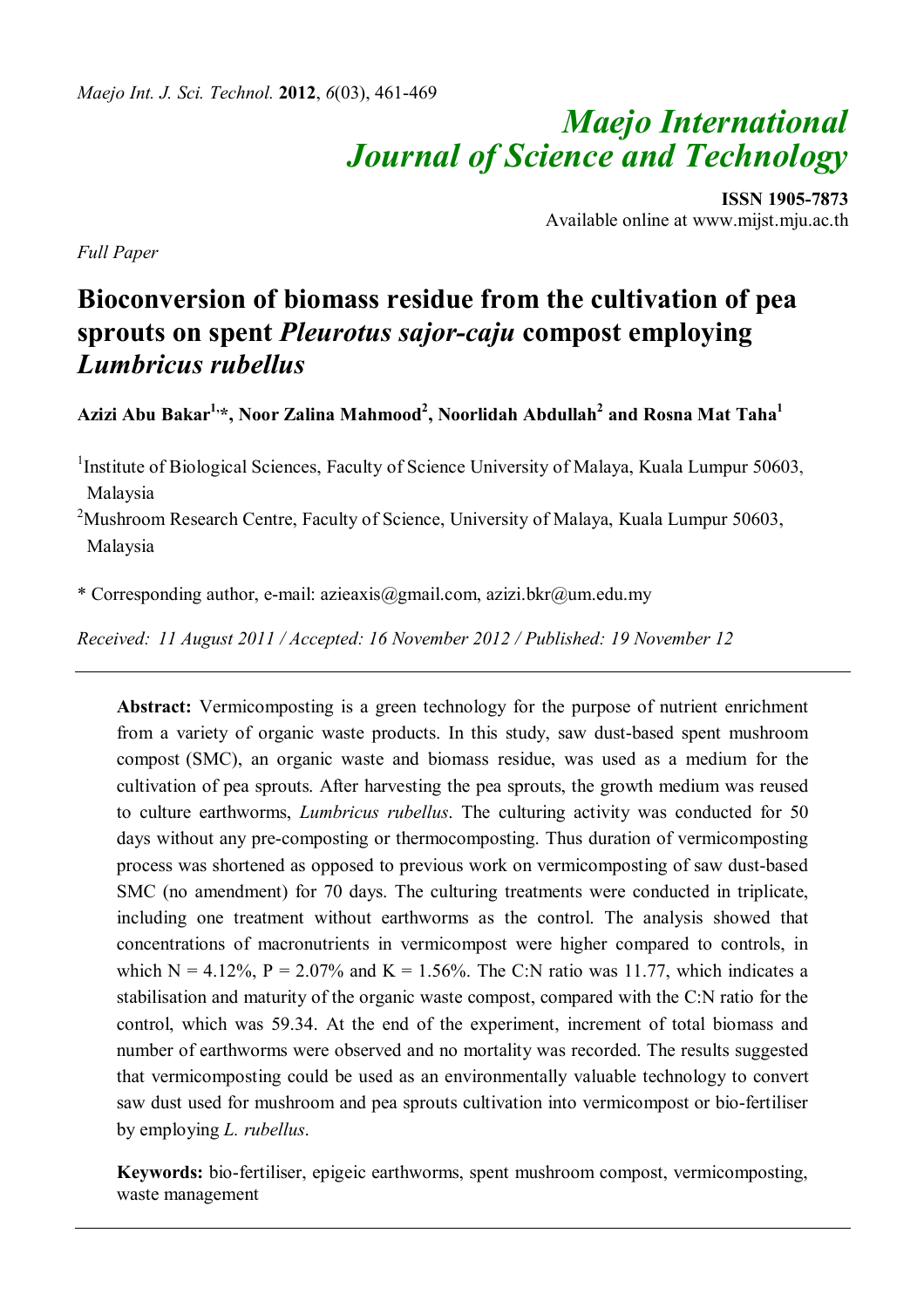#### **INTRODUCTION**

The current trend of utilising waste products as resources forms important part of green technology policies in many countries. To achieve sustainable development in any food-based industry, several novel technologies have been introduced in recent years with the aim of recycling the waste generated. Mushrooms has become an increasingly important industrial crop in Malaysia. Hence the amounts of organic waste generated from mushroom farming have multiplied accordingly. Spent mushroom compost (SMC) was generated when fruiting bodies were no longer produced, which typically occurs after six months of mushroom cultivation [1]. SMC is commonly discarded whereby more than 4000 tonnes per year were sent to landfills or openly burnt at mushroom farms. A proactive profit-earning solution to reduce the dumping of organic waste has been put forward such as thermocomposting, co-composting, vermicomposting, ruminant feed production, biofuel formation and biomass briquetting.

Vermicomposting of SMC has given the waste a value instead of having to be discarded. Vermicomposting has recently been tested with many types of organic waste [Table 1] with the aim of producing a high-quality end product in terms of nutrient content or of remediating pollutants. However, data from studies on the epigeic *Lumbricus rubellus* are limited. Vermicomposting is technically affordable and environmentally safe, compared to conventional industrial methods that require chemicals and expensive machinery. It is an eco-biotechnological process in which earthworms and associated microflora convert the organic waste into organic fertiliser utilising available forms of nutrients [2]. Moreover, vermicompost is fragmented and microbiologically active due to humification [3] and contains important plant nutrients (N, P, K and Ca) in the forms that are soluble and more easily available to plants than ordinary compost [4].

Therefore, the aims of this study are to investigate the potential of *L. rubellus* to convert SMC after cultivation of high-priced vegetables, i.e. pea sprout seeds, into a stabilised and nutrient-rich organic fertiliser, as well as to study the multiplication in number and biomass of worms during the process of vermicomposting and to measure the nutrient elements in the end product (vermicompost) compared to control (compost).

| Type of<br>waste | Amendment                    | Earthworm<br>species | Vermicomposting<br>duration | Findings                                                                                                                                                                                                                                                                                                                                                              | Reference         |
|------------------|------------------------------|----------------------|-----------------------------|-----------------------------------------------------------------------------------------------------------------------------------------------------------------------------------------------------------------------------------------------------------------------------------------------------------------------------------------------------------------------|-------------------|
| Sewage<br>sludge | Spent<br>mushroom<br>compost | L. rubellus          | 91 days                     | No foul smell and fine.<br>texture of vermicompost.<br>Heavy metal content in<br>vermicompost was higher<br>compared to its initial levels<br>due to breakdown of organic<br>matter (explained by heavy<br>metal and mass balance), but<br>the content is below US and<br>EU biosolid compost limits.<br>It is safe to use as bio-<br>fertiliser or soil conditioner. | $\lceil 1 \rceil$ |

**Table 1.** Recent vermicomposting studies on different types of waste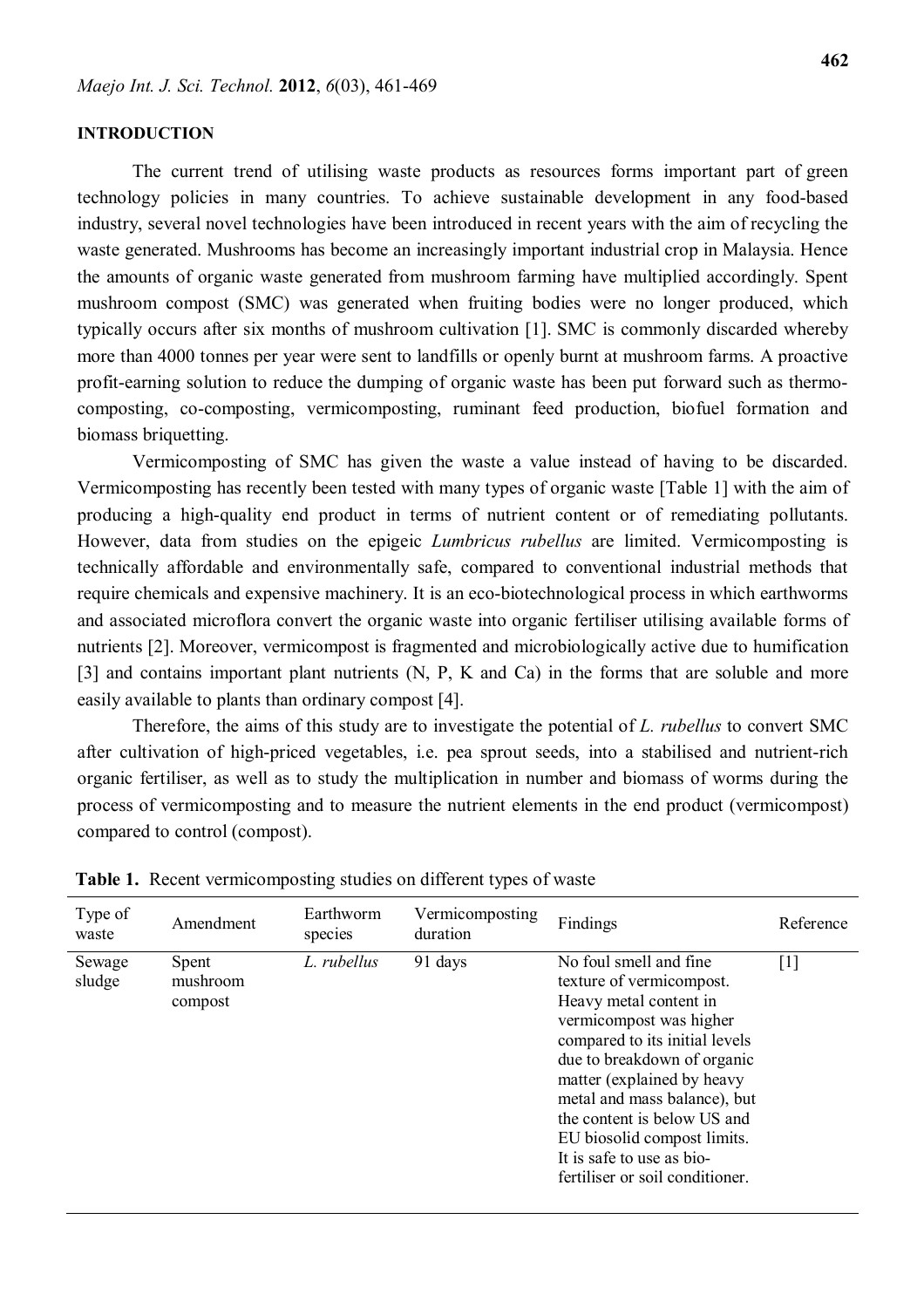| Type of<br>waste                          | Amendment                                              | Earthworm<br>species | Vermicomposting<br>duration                   | Findings                                                                                                                                                                                                                                             | Reference |
|-------------------------------------------|--------------------------------------------------------|----------------------|-----------------------------------------------|------------------------------------------------------------------------------------------------------------------------------------------------------------------------------------------------------------------------------------------------------|-----------|
| Human<br>faeces                           | Soil and<br>vermicompost                               | Eisenia<br>fetida    | 1year and 6<br>months<br>$(545 \text{ days})$ | Complete inactivation of total<br>coliform                                                                                                                                                                                                           | $[27]$    |
| Beverage<br>sludge                        | Cattle dung                                            | E. fetida            | 4 months<br>$(120 \text{ days})$              | Degradation of 50:50 mixture<br>(bio-sludge:cattle dung)<br>achieved in 75 days when<br>worms were inoculated at 25<br>g/kg feed mixture, but the<br>best quality product was<br>obtained after 105-110 days<br>with 7.5 g worms/kg feed<br>mixture. | $[28]$    |
| Agro-<br>industry<br>sludge               | Cow dung,<br>biogas plant<br>slurry and wheat<br>straw | E. fetida            | 15 weeks<br>$(105 \text{ days})$              | 40:60 (industrial sludge:cow<br>dung) and 40:60 (industrial<br>sludge: biogas plant slurry)<br>showed highest<br>mineralisation rate and<br>earthworm growth pattern.                                                                                | $[10]$    |
| Municipal<br>sewage<br>sludge             | Oyster shell                                           | E. andrei            | 25 days                                       | Powdered oyster shell sludge<br>blend provided stable pH<br>due to its buffering capacity<br>because of the effects on the<br>release of $Ca^{2+}$ and OH.                                                                                           | $[29]$    |
| Vegetable-<br>market<br>solid waste       | Wheat straw,<br>cow dung and<br>biogas plant<br>slurry | E. fetida            | 15 weeks<br>$(105 \text{ days})$              | Waste mineralisation and<br>humification rate were higher<br>in bedding of those<br>containing easily digestible<br>bulky agents, i.e. biogas<br>slurry and cow dung.                                                                                | $[30]$    |
| Non-<br>recyclable<br>paper<br>waste      | Cow dung                                               | E. fetida            | 91 days                                       | FT-IR spectroscopy of<br>vermicompost showed<br>reduction in aliphatic<br>compounds during<br>vermicomposting process.                                                                                                                               | $[31]$    |
| Coffee<br>grounds<br>and kitchen<br>waste | Cow dung                                               | L. rubellus          | 70 days                                       | Coffee grounds can be<br>decomposed through<br>vermicomposting and help to<br>enhance the quality of<br>vermicompost produced<br>compared to sole use of<br>kitchen waste in<br>vermicomposting.                                                     | $[32]$    |

# **Table 1.**  (Continued).

#### **MATERIALS AND METHODS**

# **Cultivation of Pea Sprouts on Spent** *Pleurotus Sajor-Caju* **Compost (SMC)**

Spent *P. sajor-caju* (grey oyster mushroom) compost was removed from plastic bags and broken up. A layer of the compost was filled into a tray to 5-cm height and moistened by spraying with tap water. Pea sprout seeds were soaked in tap water and then arranged on the moistened compost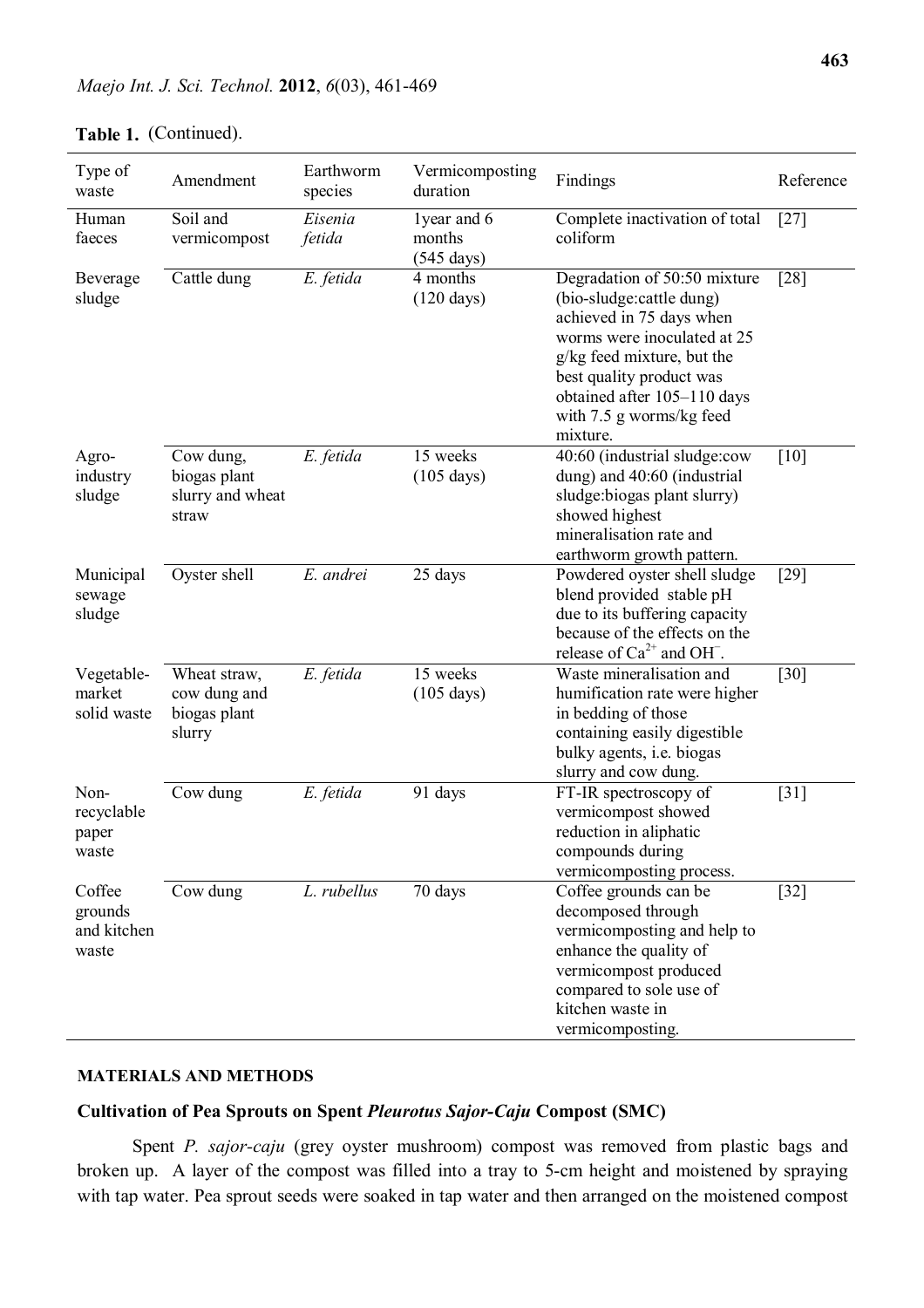at 1 cm apart. The trays were incubated at room temperature with regular spraying of tap water. Pea sprouts produced were harvested after 7-10 days. Two harvests were obtained before the compost was subjected to vermicomposting.

### **Vermicomposting Experiment**

Clitelated earthworms (*L. rubellus*) were selected from a stock culture in the Earthworm Reservoir, Institute of Biological Sciences, University of Malaya. The treatment was carried out in an artificially designed microcosm (360 mm  $\times$  280 mm  $\times$  200 mm) with a net (250 mm  $\times$  100 mm) covering the centre of the lid to allow for aerobic exchange, to prevent any form of interruption and to ensure that the microclimate was maintained. Experiments were conducted in triplicate  $(T_A, T_B \text{ and } T_C)$ with one control. The control received an identical treatment with no earthworms.

Thirty clitelated earthworms of approximately the same size were introduced into each bin containing 300 g of SMC and in the fourth week, another 300 g of the same substrate was added. The pH and temperature of the SMC were measured and an optimum level of  $pH 7 $\pm 1$  and a temperature of$  $27\pm1\degree$ C were achieved. Due to the optimum and stabilised pH and temperature at the initial period of vermicomposting, no pre-composting period was required. A pre-composting period is normally included to avoid the exposure of earthworms to high temperature during the initial thermophilic stage of microbial decomposition [5].

Vermicomposting lasted for 50 days. During this process, the moisture content of the feed materials was maintained at 60–70% by constantly spraying distilled water onto the surface, in combination with a manual turning of the feed material over once every few days to remove any stagnant water. At the end of the study period, the upper layer of the vermicompost produced in the plastic bin was sampled  $(\sim 100 \text{ g}$  with moisture content, i.e. 60%) for analysis of nutrient elements before all the earthworms were removed [6]. The upper layer was sampled because this was the first layer converted into vermicompost, which was classified by its fine, odourless texture. The number of living earthworms was determined after hand sorting and removal of all extraneous material. The biomass gain of earthworms was calculated as:

(Biomass on day 50 – Biomass on day 0)  $\times$  100 Biomass on day 0

#### **Nutrient Element Analysis**

The production of organic C in the vermicompost was determined using the partial-oxidation method [7]. Kjeldahl digestion with concentrated  $H_2SO_4$  (1:20, w/v) followed by distillation was used to estimate N content [8]. P was detected by a colorimetric method using ammonium molybdate in HCl [9]. K, Mg and Ca were measured by the ignition method using a Perkin-Elmer model 3110 double beam atomic absorption spectrophotometer [5]. The maturity of the vermicompost was calculated from the C:N ratio.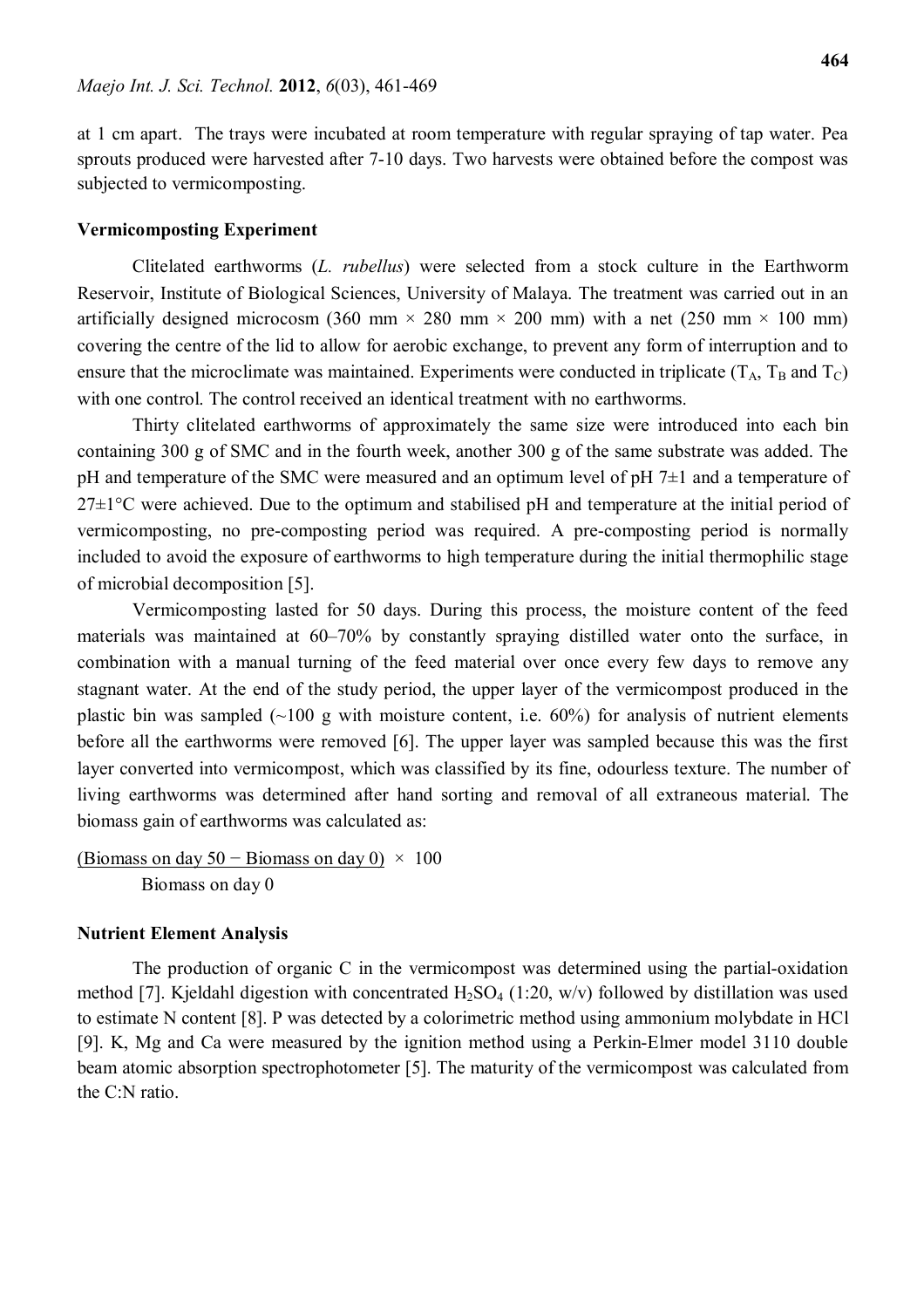## **Statistical Analysis**

Statistical analysis was carried out using SPSS v. 16.0. A paired samples t-test was performed to analyse the significance in the difference between the earthworms' biomass and number in percentage during vermicomposting at 0.05% level of significance.

#### **RESULTS AND DISCUSSION**

Multiplication of earthworms is an important indicator in determining the vermicomposting performance. The biomass and number of earthworms increased noticeably from day 0 to day 50 of the experiment (Table 2). The average of the triplicates revealed that the highest gain in biomass and number was in  $T_A$  with 178.28% and 143.33% respectively. The paired-samples t-test showed a significant difference ( $df=2$ ,  $t=4.86$ ,  $P<0.05$ ) between the earthworms biomass and number. The rate of biomass gain of the earthworms ranged between 94.52 and 180.38 mg day<sup>-1</sup>. No loss of biomass or numbers and no mortalities of earthworms were recorded at the end of experiment. The results clearly suggested that the multiplication of earthworms was directly related to the quality of feed materials and nutrients available in the SMC after cultivation of pea sprouts. This is supported by Suthar [10] who studied the recycling of agro-industrial sludge with organic bulky agents as amendment by vermicomposting.

Furthermore, the residue from the pea sprouts harvest, e.g. roots and the prevalent mycelium were additional food supplement for the earthworms and indirectly affected the earthworms' palatability. Due to the homogenous and non-foul-smelling feed materials, no pests were introduced into the earthworms' bin and this accelerated the vermicomposting process. In the natural environment, plant residues are quickly colonised by microorganisms. These microorganisms are common constituent of the earthworms' food resources, in particular protozoa and fungi that formed a substantial part of their diet [11-13]. However, maintaining high and stable moisture content is an important factor for the earthworms' mobility, ensuring successful feeding and copulation. The increase in the earthworms' growth may also be attributed to the low C:N ratio of the pre-decomposed substrate, i.e. the SMC used in this study [14].

| Treatment      | Biomass of earthworms |         | Earthworms biomass gain/loss $(\% )$ | Biomass gain rate (mg day <sup>-1</sup> ) |
|----------------|-----------------------|---------|--------------------------------------|-------------------------------------------|
| $(\mathrm{T})$ | (mg)                  |         |                                      |                                           |
|                | Initial               | Final   |                                      |                                           |
| $T_A$          | 5059.0                | 14078.0 | $+178.28$                            | 180.38                                    |
| $T_B$          | 5761.0                | 14054.0 | $+143.95$                            | 165.86                                    |
| $T_{\rm C}$    | 4649.0                | 9375.0  | $+101.66$                            | 94.52                                     |
|                | Number of earthworms  |         | Earthworms number gain/loss $(\%)$   | Mortality rate $(\% )$                    |
| $T_A$          | 30                    | 73      | $+143.33$                            | Nil                                       |
| $T_B$          | 30                    | 55      | $+83.33$                             | Nil                                       |
| $T_{\rm C}$    | 30                    | 38      | $+26.67$                             | Nil                                       |

**Table 2.** Earthworms multiplication in biomass and number

The nutrient elements of the vermicompost are presented in Table 3 after 50 days of vermicomposting. The three salient macronutrients of the vermicompost, i.e. N, P and K, were relatively higher compared to control and its initial contents. The N content in the vermicompost was  $\sim$ 3% higher compared to that in the control. This might originate from the addition of N by the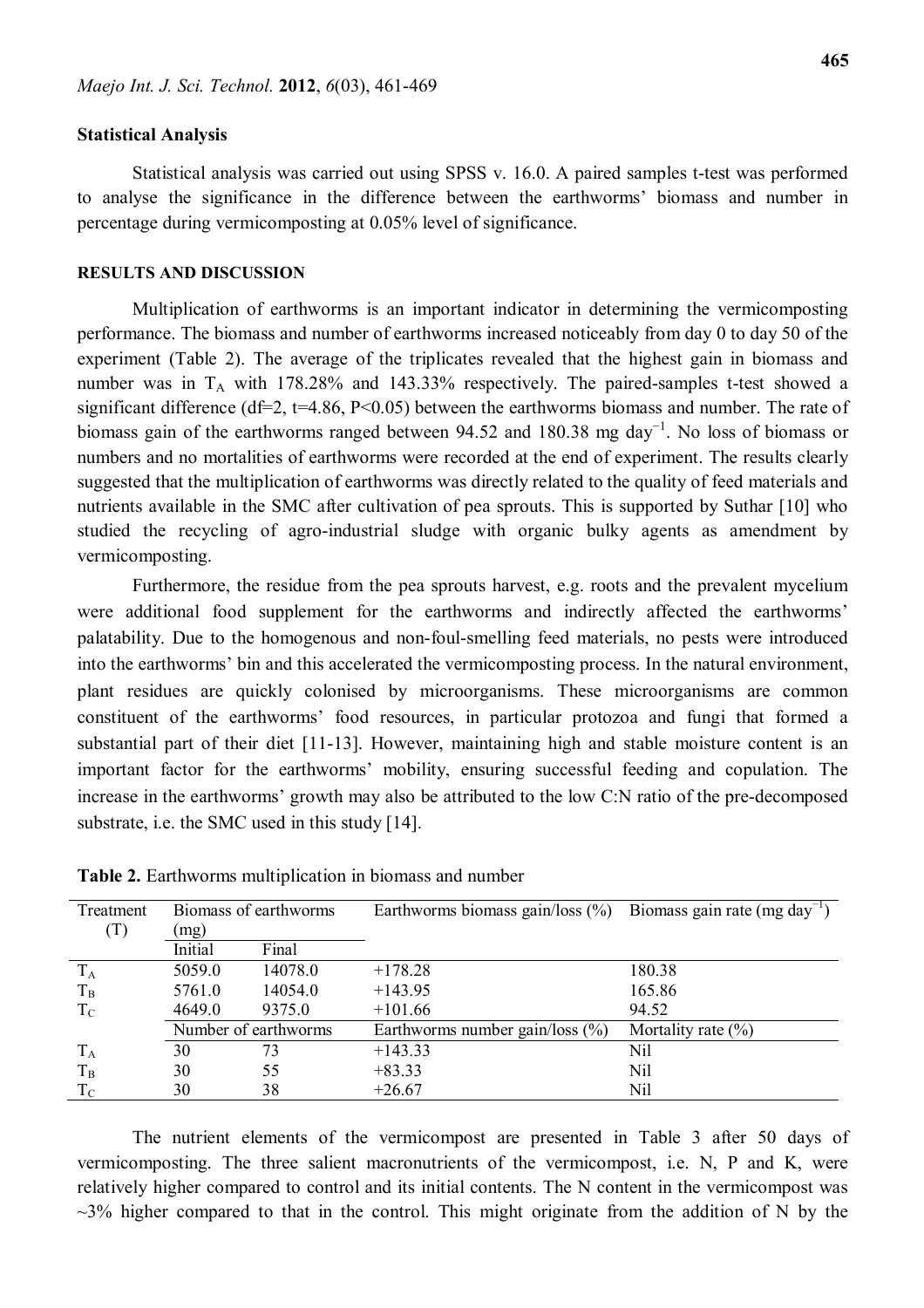earthworms itself in the form of mucus, nitrogenous excretory substances, growth-stimulating hormones and enzymes [15]. Nitrogen fixed by free-living N-fixing bacteria can also result in increased N content in the vermicompost [16] and the level depends on the initial N content present in the feed materials and on the degree of decomposition [17]. Furthermore, an updated perspective attributed the contribution of N in the vermicompost not only to the status of the feed mixture, excretory products, mucus, body fluid and enzymes, but also from the decaying tissue of the dead earthworms [35].

| Nutrient element   | Saw dust $(\% )$ | $SMC^a(\%)$ | $SMC^b$ (%) | Vermicompost <sup>c</sup> $(\%)$ | $1^d$ (%)<br>Control |
|--------------------|------------------|-------------|-------------|----------------------------------|----------------------|
| Nitrogen $(N)$     | 0.33             | 0.58        | 2.35        | $4.12 \pm 0.248$                 | 1.10                 |
| Phosphorous $(P)$  | 0.02             | 0.27        | 1.23        | $2.07 \pm 0.485$                 | 1.34                 |
| Potassium $(K)$    | 0.17             | 0.25        | 0.98        | $1.56 \pm 0.155$                 | 1.24                 |
| Calcium $(Ca)$     | 0.01             | 0.01        | 0.11        | $0.08 \pm 0.013$                 | 0.10                 |
| Magnesium (Mg)     | 0.01             | 0.01        | 0.01        | $0.01 \pm 0.003$                 | 0.03                 |
| Organic Carbon (C) | 32.52            | 34.40       | 56.30       | $47.89 \pm 5.882$                | 65.27                |
| $C:N$ ratio        | 107.41           | 83.30       | 23.96       | $11.79 \pm 1.955$                | 59.34                |

**Table 3.** Nutrient elements in saw dust, SMC, vermicompost and control (compost)

<sup>a</sup> SMC prior to cultivation of pea sprouts

 $b$  SMC after harvesting of pea sprouts

<sup>c</sup> Vermicompost from SMC after 50 days of bioconversion. Values are mean and standard error (mean  $\pm$ S.E.M.;  $n = 3$ )

 $d$ SMC after harvesting of pea sprouts after 50 days

The P and K contents in the vermicompost were higher than those in the compost. They were also higher than those in saw dust, SMC prior to and after pea sprouts cultivation (Table 3). These were probably due to the direct action of the earthworms gut enzymes and indirectly to the stimulation of the microflora [18]. Barois and Lavelle [19] reported that earthworms produced a huge amount of intestinal mucus, a mixture of glycoproteins and small glucidic and proteic molecules which is rapidly incorporated into the microbial biomass in the gut. The higher K content in the vermicompost was due to a higher mineralisation rate as a result of enhanced microbial and enzymic activities in the earthworms gut [15]. Nevertheless, according to a recent report by Deka et al. [33], there were many contradictory reports regarding the reduction in K content in vermicompost obtained from different feedstock. It was difficult to find any conclusive explanations for this decrease. The considerable increase in P was ascribed to changes in sorption complexes induced by competition for sorbing sites between orthophosphates and carboxyl groups of glycoproteins within the mucus produced in the earthworms gut [20]. Referring to Edwards and Lofty [21], the rise in P during vermicomposting is probably due to P mineralisation and mobilisation because of the bacterial and faecal phosphate activity of earthworms. Meanwhile, Suthar [30] suggested that the P content in the final product may vary depending on the earthworms' metabolism and available P is contributed partly by earthworm gut and partly by further release of P through P-solubilising microorganisms present in the worm cast.

The Ca and Mg contents seemed to differ only slightly although their concentrations were low, these exchangeable nutrients contribute significantly to the sustainability of agro-ecosystem in food source cultivation. According to West et al. [22], *L. rubellus* accumulates Ca in their anterior alimentary canal in order to maintain their body Ca concentration and in some cases, the Ca metabolism in the earthworms' gut enzymes and bacterial communities in vermicast result in an increase of Ca. The Mg content made up the least amount of the nutrients tested and it is categorised as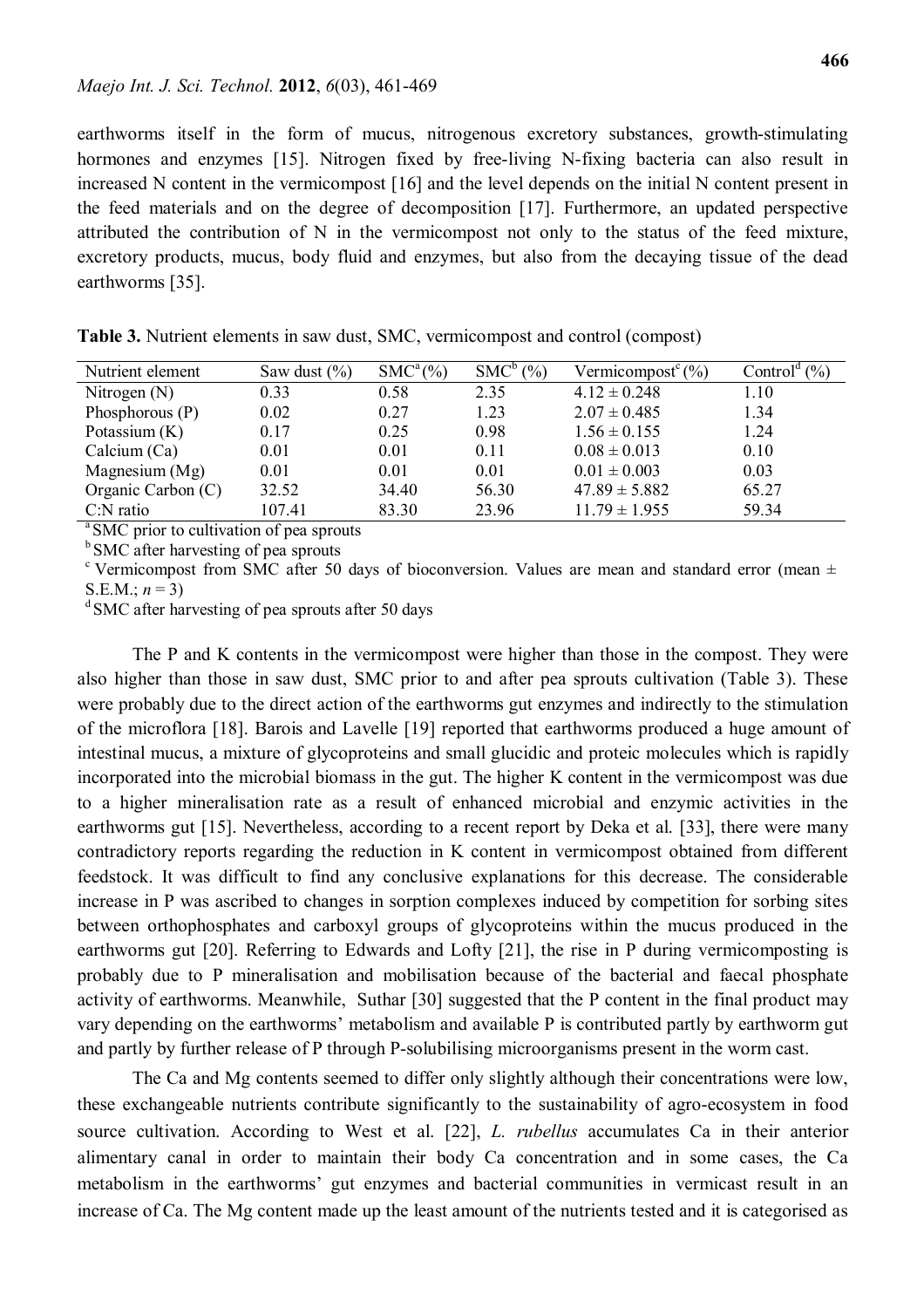a trace nutrient. However, this plant nutrient potentially increases agriculture-ready materials. No direct contribution of earthworms to the Mg metabolism is known. It is hypothesised that fungi and microalgae which easily colonise freshly deposited worm casts contribute to the trace level of Mg in ready vermicompost [10].

The organic C content from saw dust (32.52%) increased after cultivation of mushroom (34.40%) and pea sprouts (56.30%) but decreased after vermicomposting by *L. rubellus* (47.89  $\pm$ 5.882%). According to Suthar [23], earthworms promote microclimatic conditions in vermireactors that increase the loss of organic C from the substrates through microbial respiration. Moreover, loss of organic C due to mineralisation of organic matter during vermicomposting may be the reason for the increased N in the end product [34]. The C:N ratio is used as an index for the maturity of organic wastes. In this study, the C:N ratio for the vermicompost was less than 20 (Table 3). According to Senesi [24], a C:N ratio of less than 20 indicates an advanced degree of organic matter stabilisation and reflects a satisfactory degree of maturity of organic waste. A high C:N ratio, as in the control, reflects a reduction in biological activity and consequently a slow degradation [25]. Compared to a previous study by Sailila et al. [26], this study has shown stabilisation of the C:N ratio compared to the previous forms of organic waste or biomass residue (saw dust and SMC).

#### **CONCLUSIONS**

Reuse and recycle saw dust-based SMC need to be comprehensive and practical yet environmentally sound. The amounts of nutrients available in the saw dust-based SMC after harvest enable the cultivation of pea sprouts and subsequent conversion of the waste generated postharvest of pea sprouts into a valuable product i.e. vermicompost. Hence, the saw dust-based SMC can be reused to cultivate other vegetation i.e. pea sprouts and yet recycled into a bio-fertiliser via vermicomposting. In this study, the pre-composting period was excluded and there was no amendment of the substrate with other bulky organic waste. Thus, the process can be shortened and inclusively utilise the same substrate while still yielding material that is rich in nutrient elements. Vermicomposting using *L. rubellus* has succeeded to convert a reusable biomass residue into a nutrient-rich end product for sustainable agricultural farming as an alternative to synthetic chemical fertilisers.

#### **ACKNOWLEDGEMENTS**

The authors are thankful to Institute of Research Management & Monitoring (IPPP), University of Malaya under the University of Malaya Research Grant No.: RG007/09AFR managed by Research Grant Management Unit (UPGP) for financial support.

#### **REFERENCES**

- 1. A. A. Bakar, N. Z. Mahmood, J. A. T. da Silva, N. Abdullah and A. A. Jamaludin, "Vermicomposting of sewage sludge by *Lumbricus rubellus* using spent mushroom compost as feed material: Effect on concentration of heavy metals", *Biotechnol. Bioproc. Eng.*, **2011**, *16*, 1036-1043.
- 2. S. Suthar, "Pilot-scale vermireactors for sewage sludge stabilization and metal remediation process: Comparison with small-scale vermireactors", *Ecol. Eng.*, **2010**, *36*, 703-712.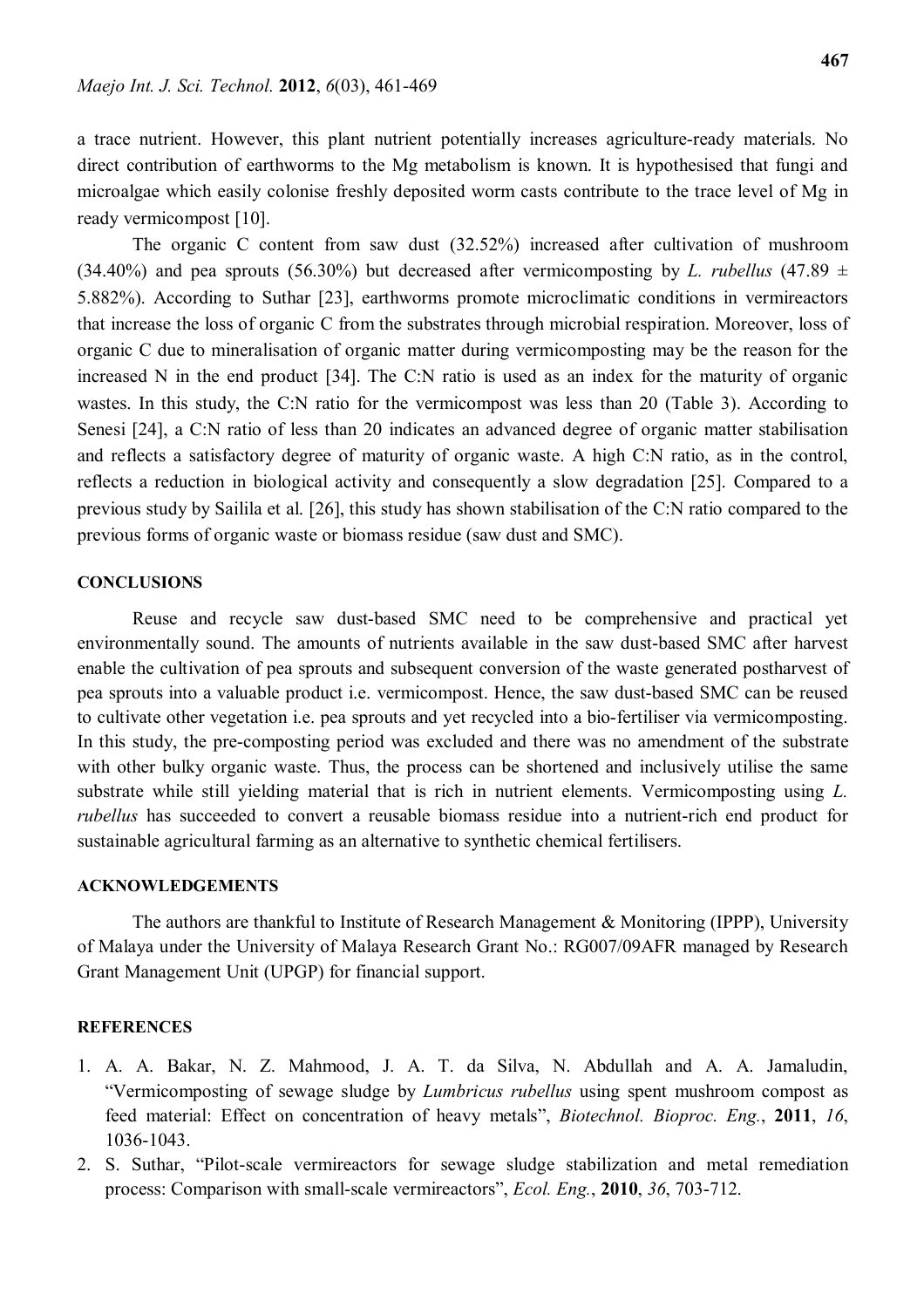- 3. M. S. Maboeta and L. van Rensburg, "Vermicomposting of industrially produced woodchips and sewage sludge utilizing *Eisenia fetida*", *Ecotoxicol. Environ. Saf.*, **2003**, *56*, 256-270.
- 4. P. M. Ndegwa and S. A. Thompson, "Integrating composting and vermicomposting in the treatment and bioconversion of biosolids", *Bioresour. Technol.*, **2001**, *76*, 107-112.
- 5. T. C. Loh, Y. C. Lee, J. B. Liang and D. Tan, "Vermicomposting of cattle and goat manures by *Eisenia foetida* and their growth and reproduction performance", *Bioresour. Technol.*, **2005**, *96*, 111-114.
- 6. N. A. Nik Nor Izyan, A. A. Jamaludin and N. Z. Mahmood, "Potential of spent mushroom substrate in vermicomposting", *Dyn. Soil Dyn. Plant*, **2009**, *3*, 87-90.
- 7. A. Walkley and I. A. Black, "An examination of the degtjareff method for determining soil organic matter, and a proposed modification of the chromic acid titration method", *Soil Sci.*, **1934**, *37*, 29- 38.
- 8. J. M. Bremner and R. G. Mulvaney, "Nitrogen total", in "Methods of Soil Analysis" (Ed. A. L. Page, R. H. Miller and D. R. Keeney), American Society of Agronomy, Madison, **1982**, pp. 575- 624.
- 9. M. K. John, "Colorimetric determination of phosphorus in soil and plant materials with ascorbic acid", *Soil Sci.*, **1970**, *109*, 214-220.
- 10. S. Suthar, "Recycling of agro-industrial sludge through vermitechnology", *Ecol. Eng.*, **2010**, *36*, 1028-1036.
- 11. C. A. Edwards and K. E. Fletcher, "Interactions between earthworms and microorganisms in organic-matter breakdown", *Agric. Ecosyst. Environ.*, **1988**, *24*, 235-247.
- 12. G. G. Brown, "How do earthworms affect microfloral and faunal community diversity?", *Plant Soil*, **1995**, *170*, 209-231.
- 13. M. Bonkowski and M. Schaefer, "Interactions between earthworms and soil protozoa: A trophic component in the soil food web", *Soil Biol. Biochem.*, **1997**, *29*, 499-502.
- 14. P. M. Ndegwa and S. A. Thompson, "Effects of C-to-N ratio on vermicomposting of biosolids", *Bioresour. Technol.*, **2000**, *75*, 7-12.
- 15. G. Tripathi and P. Bhardwaj, "Comparative studies on biomass production, life cycles and composting efficiency of *Eisenia fetida* (Savigny) and *Lampito mauritii* (Kinberg)", *Bioresour. Technol.*, **2004**, *92*, 275-283.
- 16. R. D. Kale, K. Bano and R. V. Krishnamurthy, "Potential of *Perionyx excavatus* for utilizing organic wastes", *Pedobiol.*, **1982**, *23*, 419-425.
- 17. J. H. Crawford, "Review of composting", *Process Biochem.*, **1983**, *18*, 14-15.
- 18. J. E. Satchell and K. Martein, "Phosphatase activity in earthworm faeces", *Soil Biol. Biochem.*, **1984**, *16*, 191-194.
- 19. I. Barois and P. Lavelle, "Changes in respiration rate and some physiochemical properties of a tropical soil during transit through *Pontoscolex corethrurus* (glossoscolecidae, oligochaeta)", *Soil Biol. Biochem.*, **1986**, *18*, 539-541.
- 20. D. López-Hernández, P. Lavelle, J. C. Fardeau and M. Nino, "Phosphorus transformations in two P-sorption contrasting tropical soils during transit through *Pontoscolex corethrurus* (Glossoscolecidae: Oligochaeta)", *Soil Biol. Biochem.*, **1993**, *25*, 789-792.
- 21. C. A. Edwards and J. R. Lofty, "Biology of Earthworms", Chapman and Hall, London, **1972**.